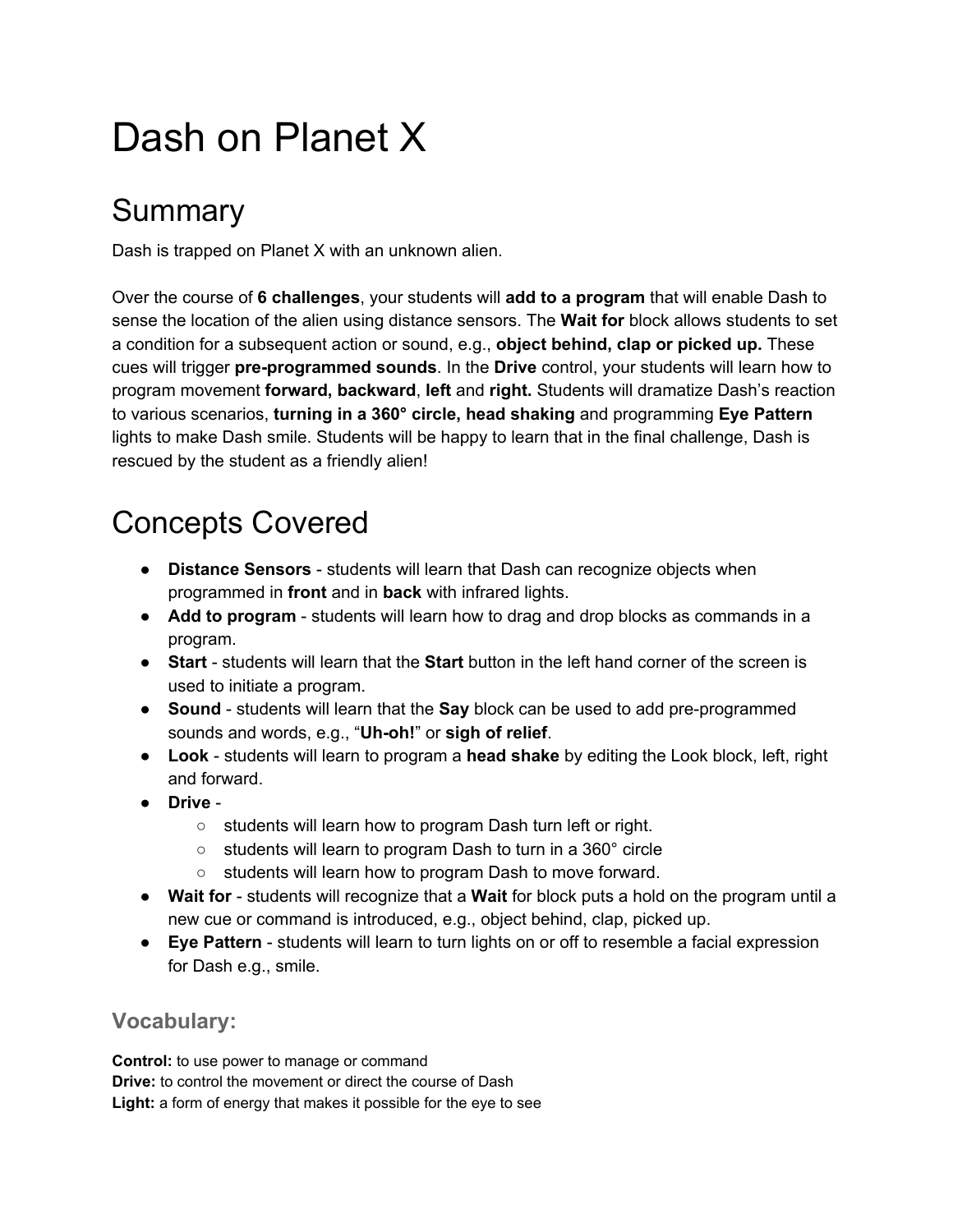**Eye Pattern:** an arrangement of lights **Look:** to face a certain direction **Sensors**: a device that detects and responds to changes within the environment **Sounds:** anything that can be heard by your ears **Start**: the beginning of or to begin the program that was created **Wait for**: putting a hold on the program until a new cue or command is introduced

### **Reflection Questions:**

- 1. In which direction does a program proceed sequentially? *Left to right? Right to left? Top to bottom? Bottom to top?* What other objects or materials in your world can be connected in one direction. (Example: Legos, a plug into a wall)
- 2. In Challenge 3, Dash **turns** right to face the alien! How many degrees does Dash need to turn?
- 3. In Challenge 4, Dash turns right in a 360° circle. Can add to the program to make Dash turn left in a 360° circle?
- 4. What would happen if you programmed Dash to turn right 90° 4 times?
- 5. What would happen if you deleted all of the Wait for blocks? How does that affect the program?

## Activity Extensions

#### **1. Dash the Actor**

Tell students that Dash is all ready for his big moment in Hollywood. It's time for Dash's screen test. Challenge students to program Dash's Eye Pattern lights to resemble various expressions. How can you make Dash Frown? Look surprised? Shocked? Angry? [CCSS.MATH.PRACTICE.MP1](http://www.corestandards.org/Math/Practice/MP1/)

#### **2. Dashing Data**

Research creatures in nature that make use of sensors and sounds as protection from predators. Compare them to Dash's sensors and sounds. Evaluate and determine the ways in which the creature's sensors are more or less effective. Dash's head turns just in time to see the alien's tentacle. Research a creatures in nature that can turn their heads 180 or 360 degrees. How does this capability impact the creature's survival? Based on these two features, select one creature with the best chance of survival on Planet X. Create a Google slideshow to share your data and explanation as a multimedia presentation. Include images and sounds. Digital Presentation Resource: <http://www.wix.com/>

[CCSS.ELALITERACY.W.5.7](http://www.corestandards.org/ELA-Literacy/W/5/7/); [CCSS.ELALITERACY.W.4.7](http://www.corestandards.org/ELA-Literacy/W/4/7/); [CCSS.ELALITERACY.W.3.7](http://www.corestandards.org/ELA-Literacy/W/3/7/); CCSS.ELA-LITERACY.W.2.7; CCSS.ELA-LITERACY.W.1.7; K-ESS2-2; K-ESS3-1; 3-LS4-3

#### **3. Acting Out**

In this activity, students will act out individual blocks commands, enacting the Planet X program. First Assign a block command to each student. Have students create a label for their block and tape to shirt. Example: Backward 30 cm. fast. Students will experiment with rearranging the sequence of commands, and the speed and distance of the forward and backward commands using a ruler and timer. Discuss how these changes affect the program and Dash's escape from the alien's tentacles. Which one change might best improve Dash's escape and survival? [CCSS.ELALITERACY.SL.1.1](http://www.corestandards.org/ELA-Literacy/SL/5/1/); [CCSS.ELALITERACY.SL.2.1](http://www.corestandards.org/ELA-Literacy/SL/5/1/); [CCSS.ELALITERACY.SL.3.1](http://www.corestandards.org/ELA-Literacy/SL/5/1/); [CCSS.ELALITERACY.SL.4.1](http://www.corestandards.org/ELA-Literacy/SL/5/1/); [CCSS.ELALITERACY.SL.5.1](http://www.corestandards.org/ELA-Literacy/SL/5/1/)

#### **4. Alien Movie**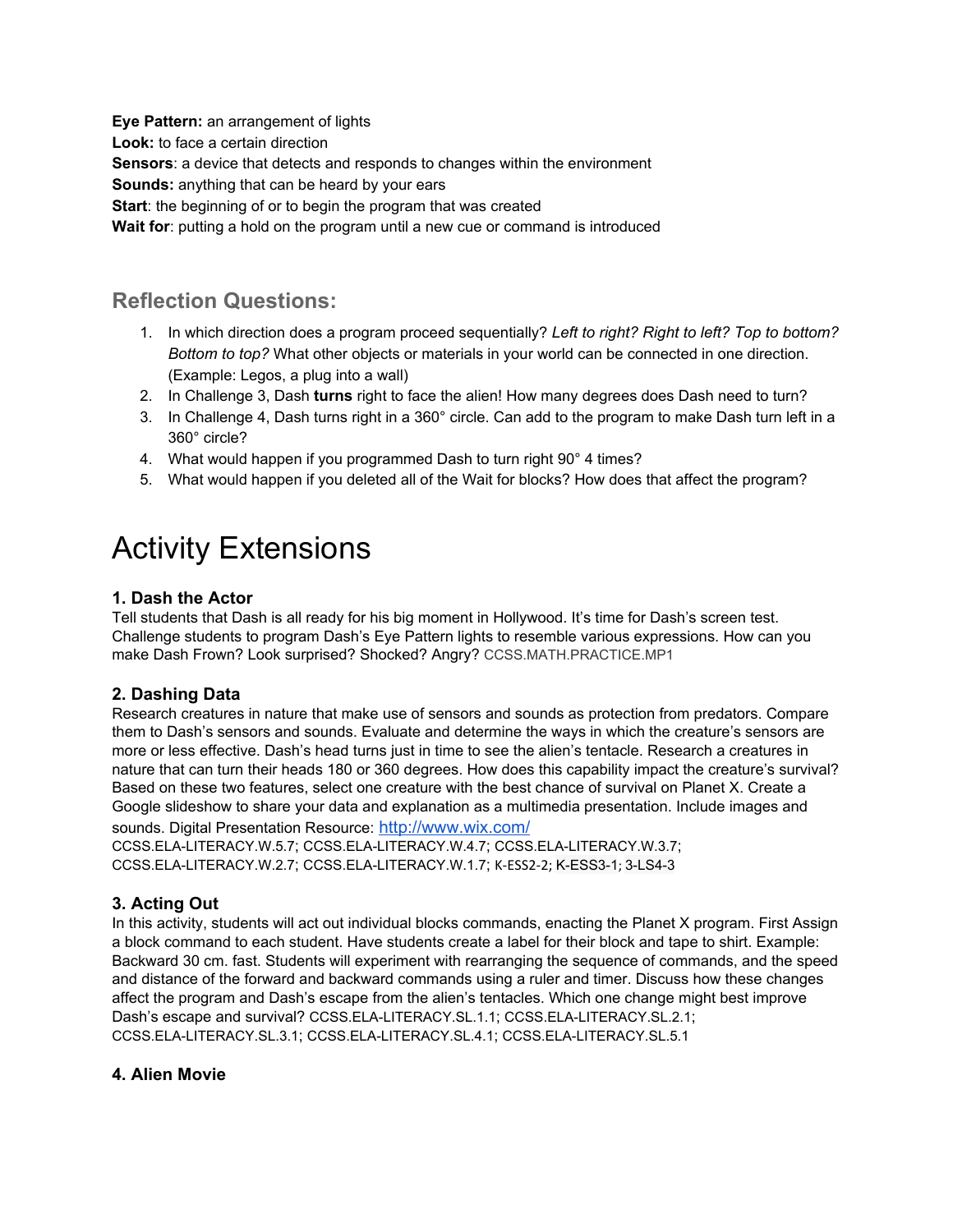Use your iPad and iMovie App to record Dash's performance of the Planet X puzzle as an exciting Sci-Fi movie trailer. Write a dramatic narrative script explaining what is happening and have one member record it in iMovie. Give it a title. Select an appropriate theme and background music to build excitement and tension. Director's Cut: Include a final chapter in which you, as the director, explain the following math concepts and how they played a part in "directing" Dash's daring performance in the Planet X puzzle: symmetry, rotation, angle, variables, measurement. [CCSS.ELALITERACY.W.1.6](http://www.corestandards.org/ELA-Literacy/W/1/6/); [CCSS.ELALITERACY.W.2.6](http://www.corestandards.org/ELA-Literacy/W/2/6/); [CCSS.ELALITERACY.W.3.6](http://www.corestandards.org/ELA-Literacy/W/3/6/); [CCSS.ELALITERACY.W.5.6](http://www.corestandards.org/ELA-Literacy/W/5/6/)*;*

## **Solutions**

### Challenge 1

When Dash detects an alien's giant tentacle coming too close for comfort, Dash says, "Uh-oh!" Try out the program by tapping **Start** and putting your hand or foot in front of Dash!



### Challenge 2

**Add to the program** to make Dash back away fast saying, "Uh oh!" Then Dash should do a head shake and look forward.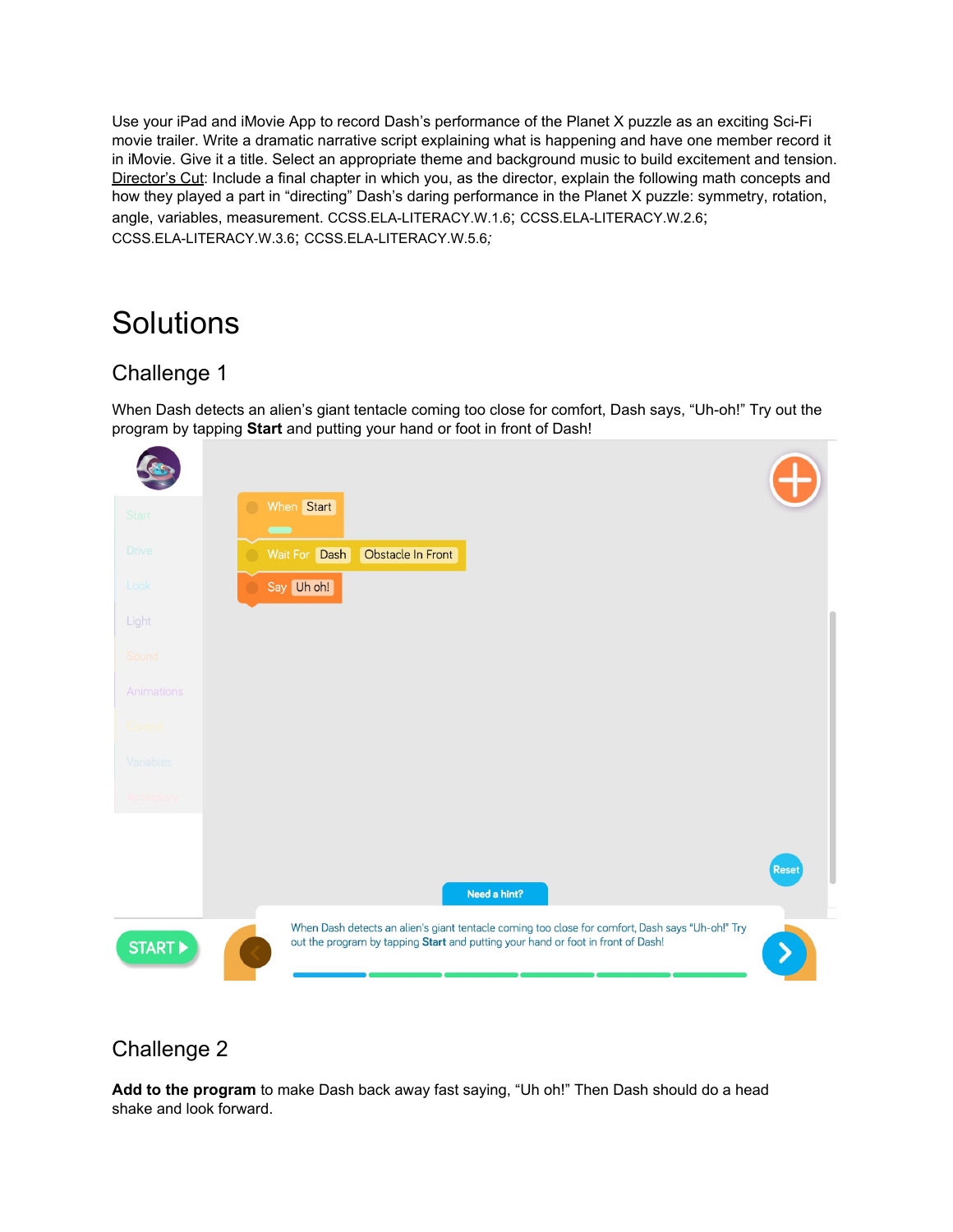

The danger isn't over! **Add more to the program.** Make Dash **wait for** an alien tentacle sneaking up from behind. Make Dash say, "Uh-oh!" then move forward and turn around to face the alien!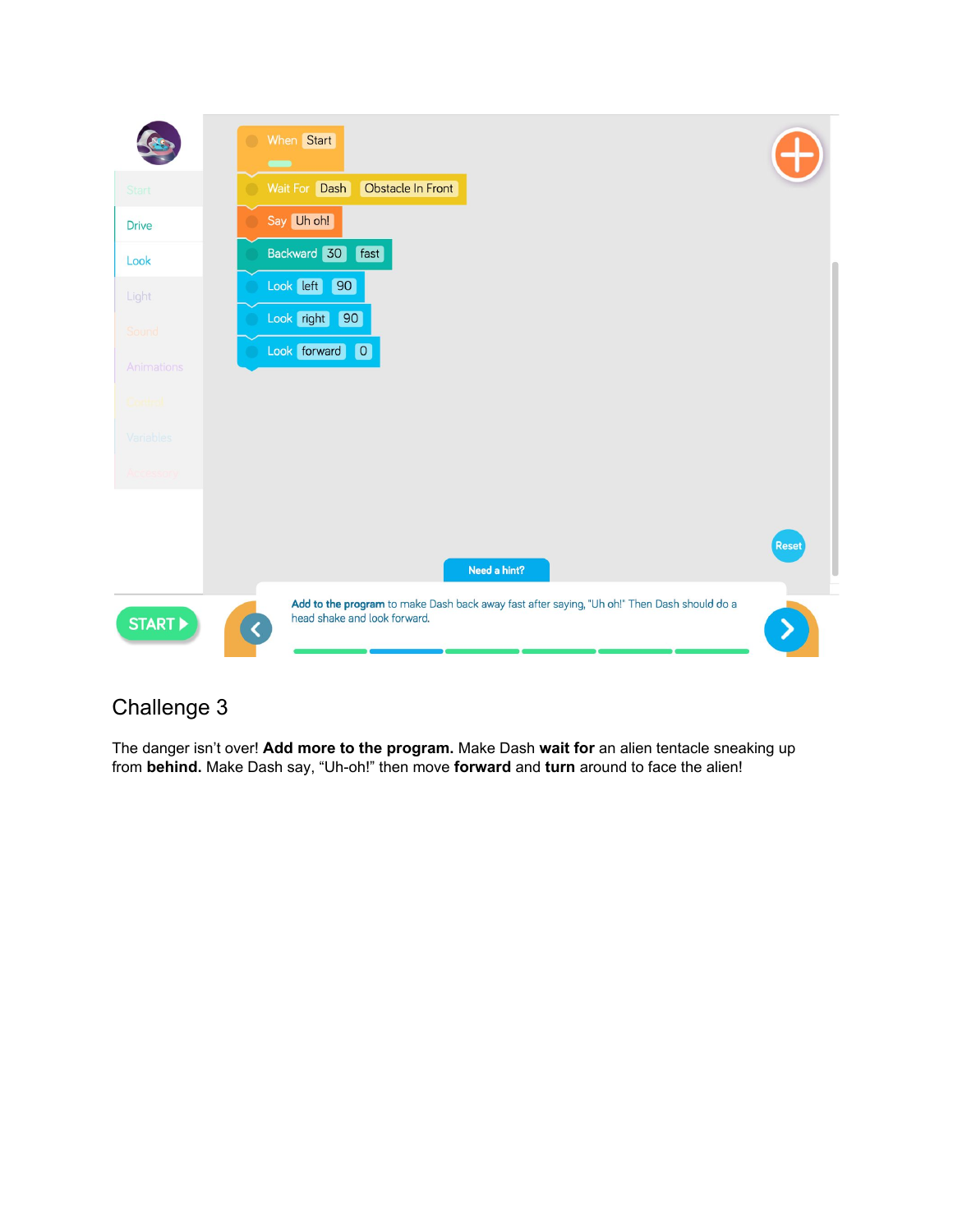

There's a thunderstorm brewing on Planet X. **Add blocks** to make Dash **wait for** a **clap**, say "Huh" and **turn** around in a **360 degree circle**.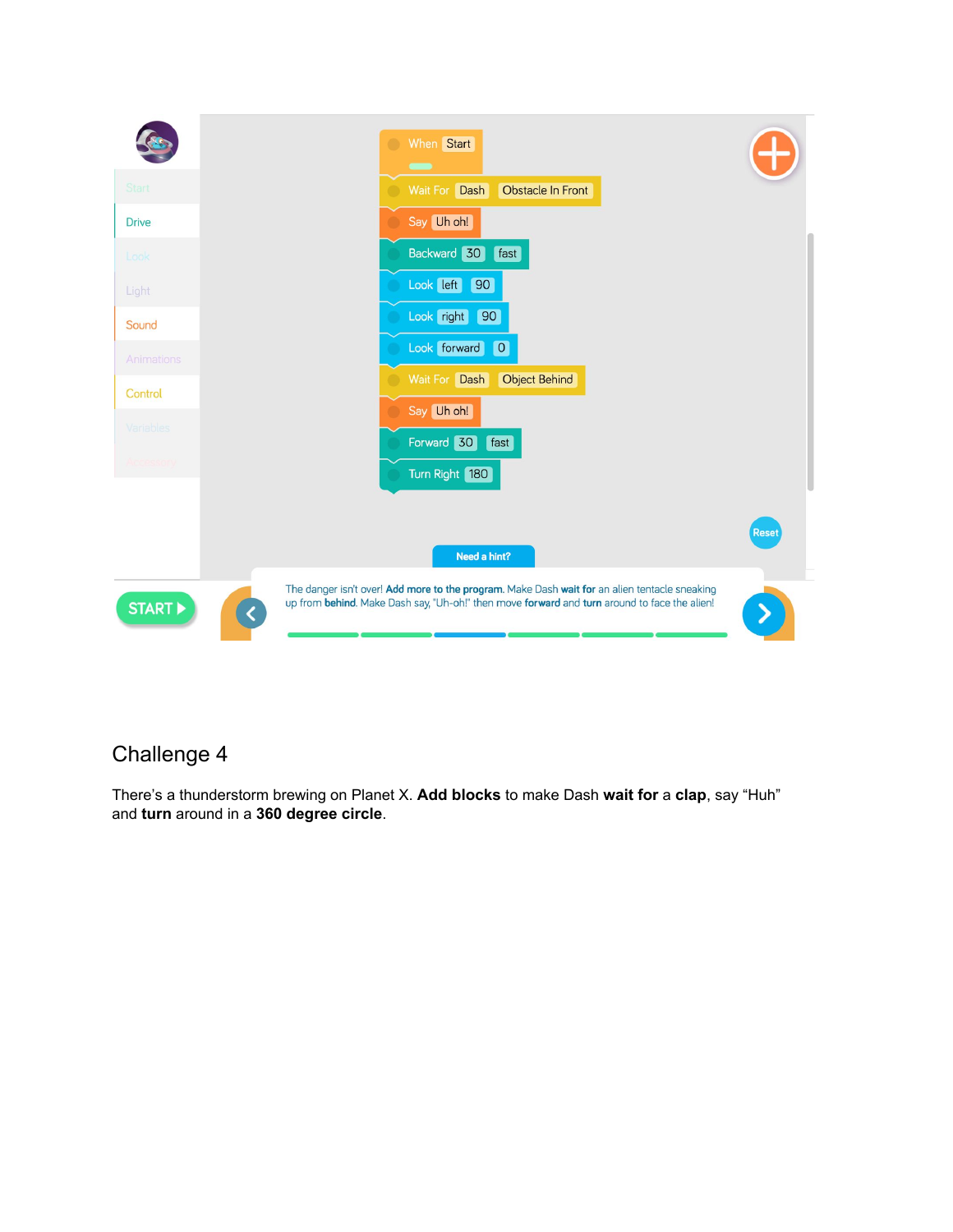

It's finally time to rescue Dash. You are now a friendly giant alien. **Add to the program** so that Dash **waits for** rescue. When you **pick up** Dash, the robot should **sigh** in relief.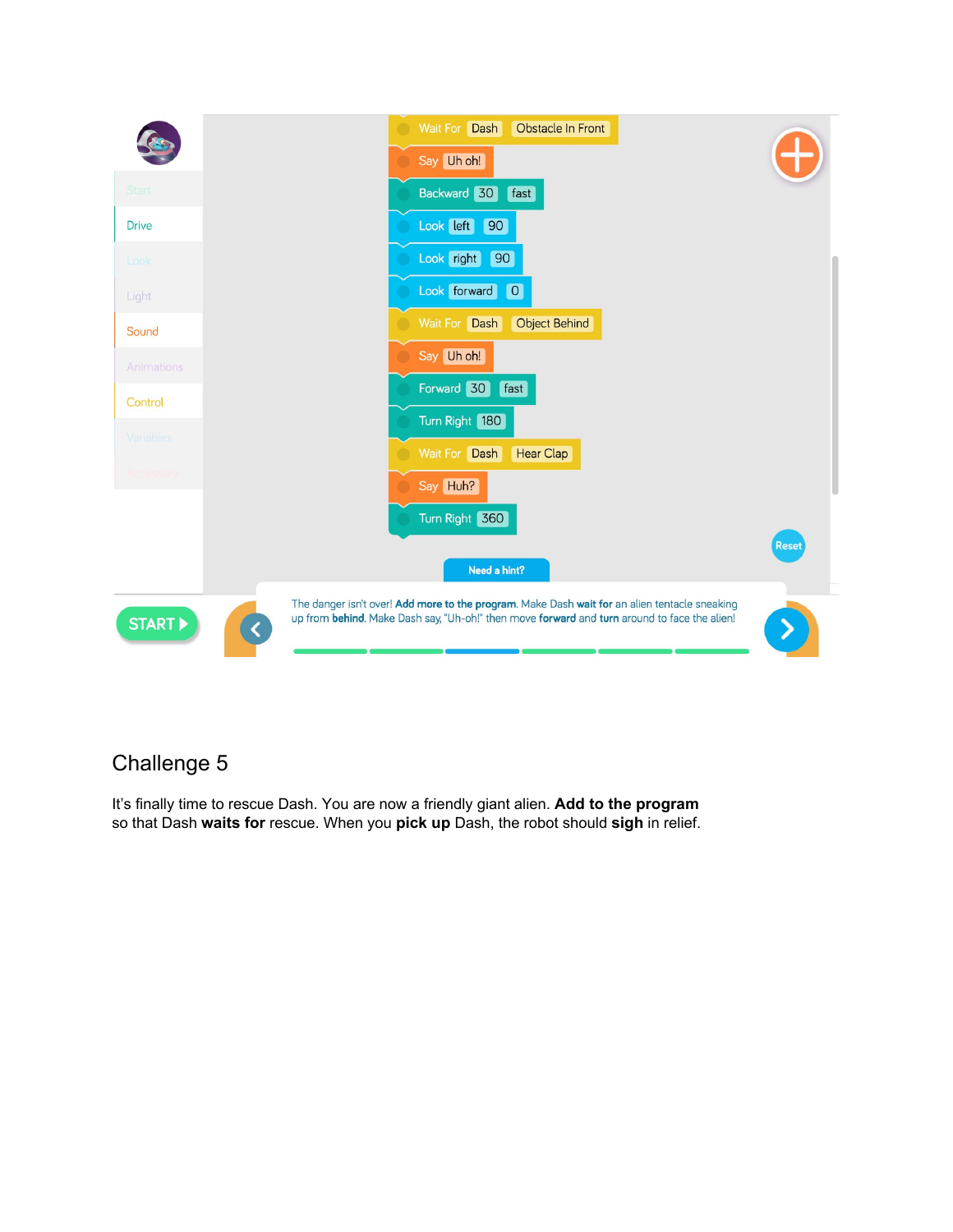|            | Backward 30<br>fast                                                                                                                                                                     |              |
|------------|-----------------------------------------------------------------------------------------------------------------------------------------------------------------------------------------|--------------|
| Start      | Look left 90                                                                                                                                                                            |              |
| Drive      | Look right<br>90                                                                                                                                                                        |              |
|            | Look forward 0                                                                                                                                                                          |              |
| Look       | Wait For Dash<br><b>Object Behind</b>                                                                                                                                                   |              |
| Light      | Say Uh oh!                                                                                                                                                                              |              |
| Sound      | Forward 30<br>fast                                                                                                                                                                      |              |
| Animations | Turn Right 180                                                                                                                                                                          |              |
| Control    | Wait For Dash<br>Hear Clap                                                                                                                                                              |              |
| Variables  | Say Huh?                                                                                                                                                                                |              |
| Accessory  | Turn Right 360                                                                                                                                                                          |              |
|            | Wait For Dash<br><b>Picked Up</b>                                                                                                                                                       |              |
|            | Say Sigh                                                                                                                                                                                | <b>Reset</b> |
|            | Need a hint?                                                                                                                                                                            |              |
| START      | It's finally time to rescue Dash. You are now a friendly giant alien. Add to the program so that<br>Dash waits for rescue. When you pick up Dash, the robot should sigh in relief.<br>≺ |              |

Dash is very happy to see the friendly alien. **Add to the program** to make Dash **wait for** you to press the top button, smile at you, and say, "Hi!" How can you make Dash smile?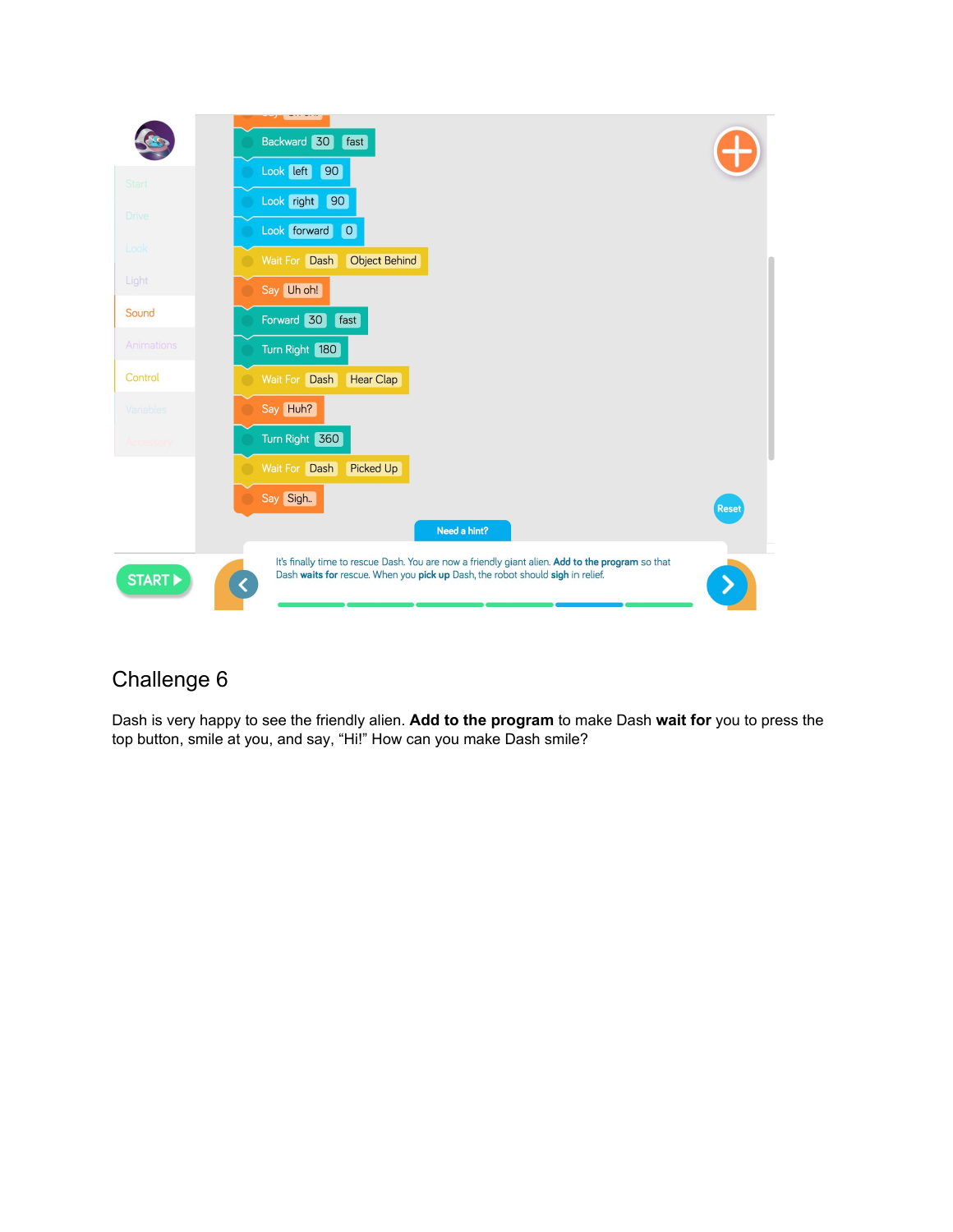

*\*Customized Eye Pattern: Turn off top half of lights to create a smile effect.*